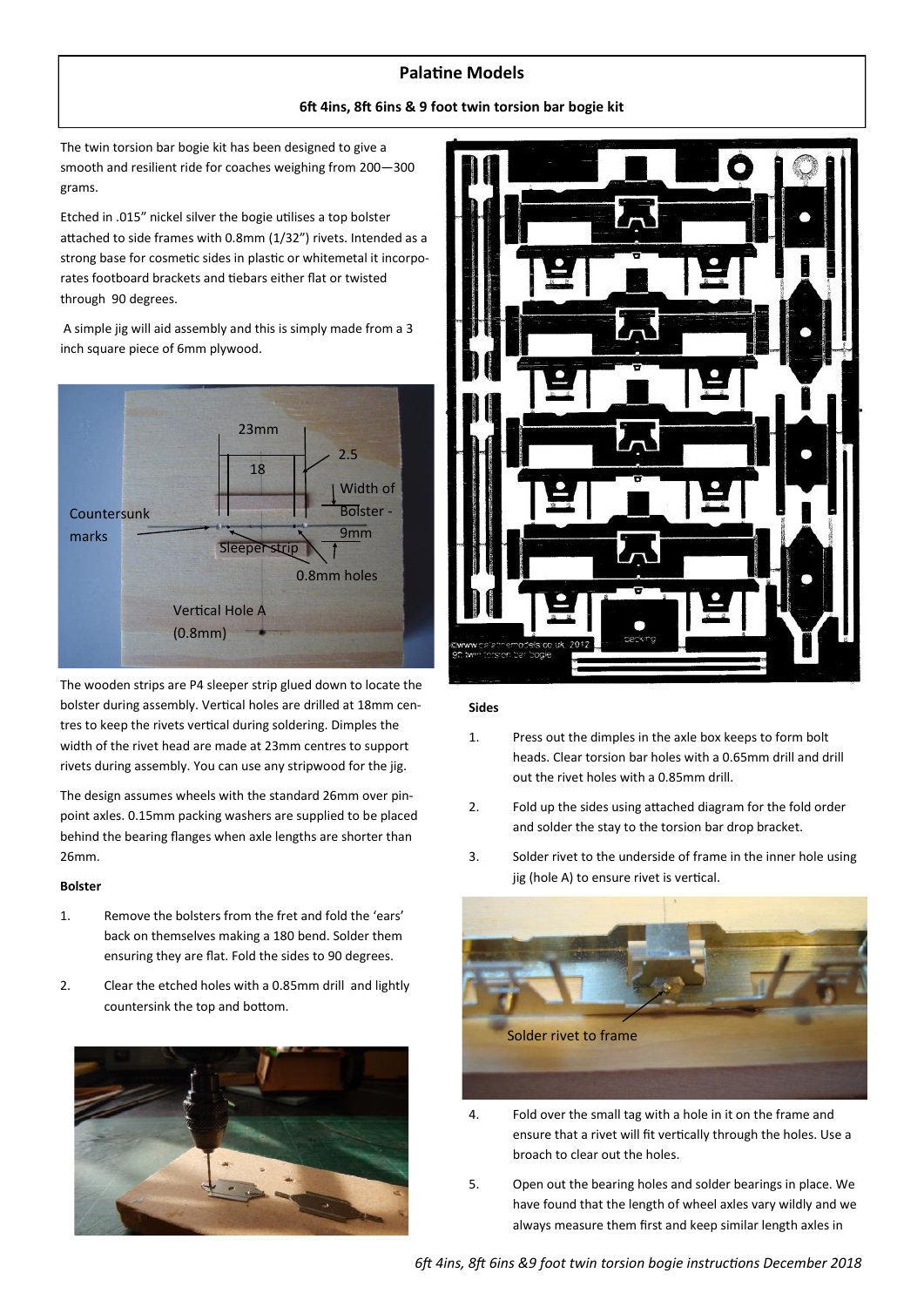one bogie. 25.75mm is common and the 2mm washers are provided as packing behind the bearings. Similarly we have found that some wheel bearings don't match the pinpoint on the axle so we always check each one with the wheel before use.

#### **Assembly (utilising jig)**

- 1. Insert 2 rivets in the end holes through the top of the bolster—DO NOT SOLDER, invert and place on the jig ensuring the heads locate in the countersinks and place 0.4mm spacer to maintain gap between bolster and side frame. (The etch frame or tie bars can be used if required).
- 2. Invert the side and place over the rivet simultaneously inserting the inside rivet in the inner hole in the jig.
- **3.** Solder toe of outer rivet in the bent over tag on the frame.
- *4.* Repeat for the other side.
- *5.* Cut 0.6mm brass wire 23mm long and bend 2mm at 90 degrees. Thread the wire through the bracket holes and solder one end only at diagonally opposite ends.
- *6.* Decide if you are going to use the footboard brackets. If you are you can trim them shorter at this stage—we usually cut them to align with the bottom of the bearing carrier. If you are not going to use them cut them off at the top of the frame.
- *7.* Remove from jig and insert wheels and place on a flat surface, still inverted. Hold sides together and solder remaining ends of torsion bars ensuring that axles have no end float but still revolve freely.
- *8.* Trim torsion bar ends to within 0.5mm of outside of brackets to leave space for cosmetic bolster spring detail.
- *9.* Trim rivets but leave a little proud. DO NOT SOLDER rivet to bolster.

#### **Coach underframe**

*1.* Prepare 2 lengths of the 2.5mm diameter tube 5mm long—file the ends square.



- *2.* Assemble the tube to the coach underframe with an M2 screw and solder the nut and tube in place. Remove screw.
- *3.* Place crossmembers over the tube trimming the ends to suit the solebars. Bend up the supports on one end and strengthen with solder after checking height which should be 2mm
- *4.* Cut and place 3mm diameter tube 2mm long over the 2.5mm tube at the other end and check ride height. When satisfied solder the 3mm tube in place.
- 5. Bend up the stepboard brackets using a large radius if you are using them.
- 6. Solder tie bars to the bottom of the frame and fold over the keeps and solder them in place. File off the fold over tabs. If the tiebars are edge-on and not side-on fold through 90 degrees after they have been soldered to the keeps.
- 7. If required, after mounting your cosmetic bogie sideframes fold up stepboards and apply to the stepboard brackets. These are designed so that they can be used as either a long or short version. For short versions cut using the mark on the underside of the stepboard.

*Note: Exactoscale wheels 14.5mm diameter Studiolith/Gibson wheels 14.4/14.3mm diameter Ultrascale wheels 14.1/14.0mm diameter*



*6ft 4ins, 8ft 6ins &9 foot twin torsion bogie instructions December 2018*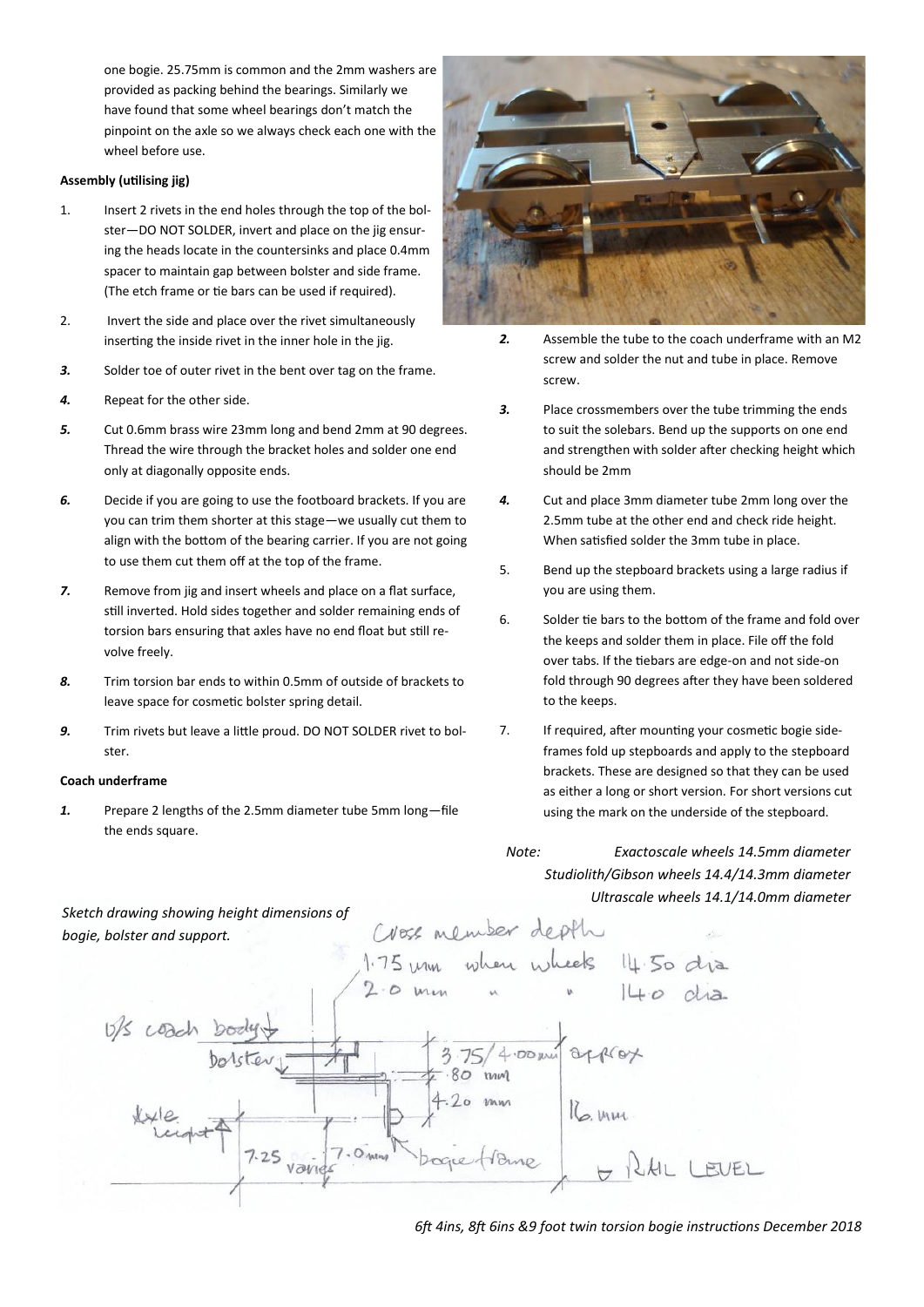# *PHOTO PAGE 1*

#### **Sideframe Folding Sequence**



First fold—Clamp the wheel bearing side and fold up so you create a right angle. We use the Hold and Fold 'Bug' which is exactly the right size but a vice or folding bars or lengths of wood would also do the job.



Second fold—Bend the torsion bar bracket up far enough so it will clear once the next fold is made. Bend the inner frame at right angles and check to

ensure everything is square before progressing.



Third fold—Before making the third fold ensure that the etching cusp is filed off the part shown here being held in the clamp. Hold the outer part of the end frame and bend upwards to form a right angle.

Photo shows fold being made in the end frame. For 6ft 4ins bogie simply fold down the remaining part of the end frame as shown below.



Fourth fold—Whilst the Bug is still holding the end fold bend down the whole bogie sideframe to form a right angle. Check the formation and tweak where necessary.



Completed bogie sideframe positioned in jig showing the rivet soldered in place. The wheel recesses in the jig are not necessary (this was an early jig which has now been simplified).